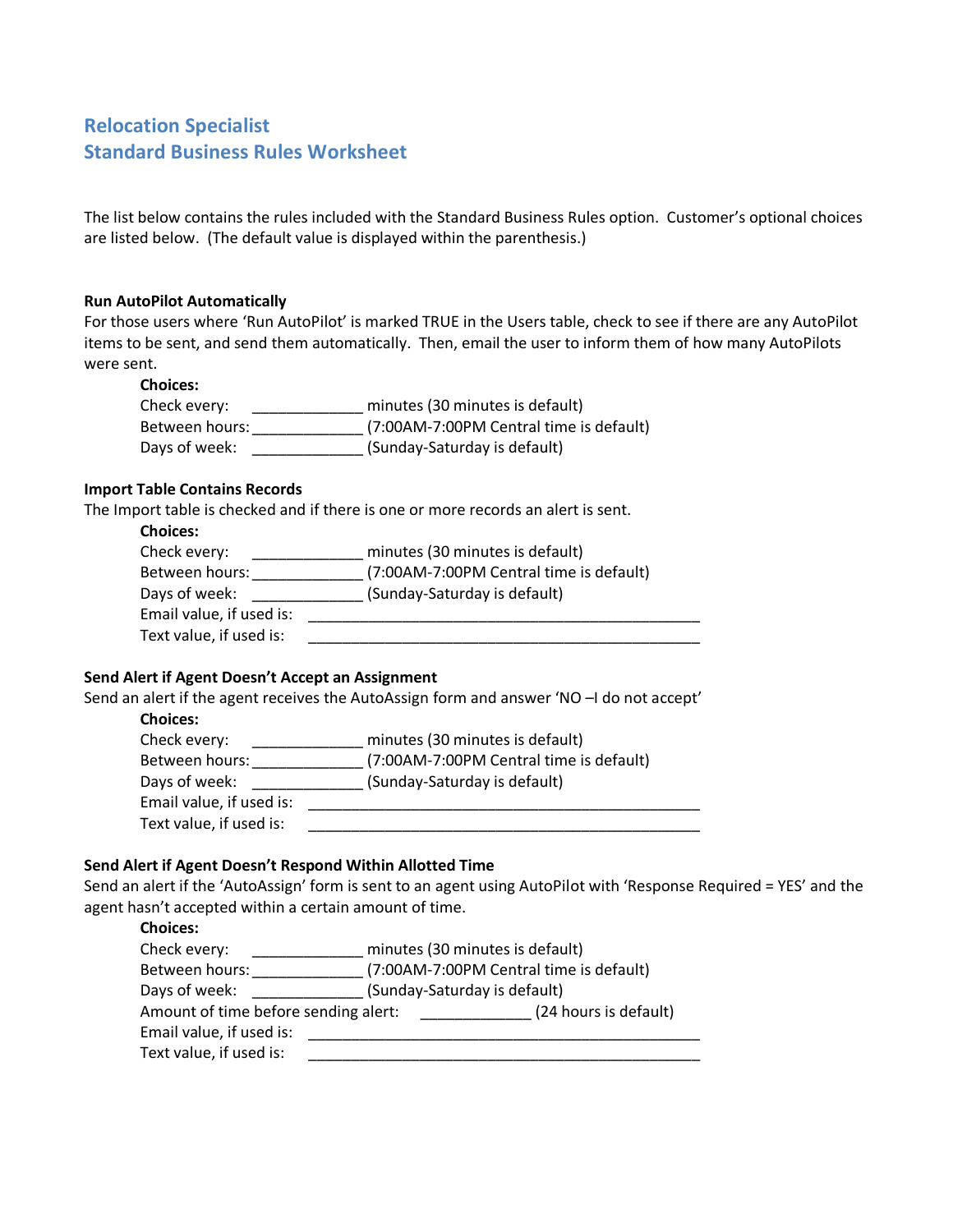#### **Send Alert if AutoPilot is Missing the Email Address**

AutoPilot items without email addresses cannot be sent. Send alert if no email address.

| Check every:             | minutes (30 minutes is default)         |
|--------------------------|-----------------------------------------|
| Between hours:           | (7:00AM-7:00PM Central time is default) |
| Days of week:            | (Sunday-Saturday is default)            |
| Email value, if used is: |                                         |
| Text value, if used is:  |                                         |

Send alert if any Response coming back from agent or contact is marked URGENT.

| <b>Choices:</b> |  |
|-----------------|--|
|                 |  |
|                 |  |

| Check every:             | minutes (30 minutes is default)         |
|--------------------------|-----------------------------------------|
| Between hours:           | (7:00AM-7:00PM Central time is default) |
| Days of week:            | (Sunday-Saturday is default)            |
| Email value, if used is: |                                         |
| Text value, if used is:  |                                         |

### **Send Alert if There Are ACTIVE Referrals Where Last Update Date > 14 days**

Send alert if there are Referrals with Referral Status = 'Active' and the Last Update Date is greater than 14 days **Choices:**

| unuus.                   |                                         |
|--------------------------|-----------------------------------------|
| Check every:             | minutes/hours/days (1 day is default)   |
| Between hours:           | (7:00AM-7:00PM Central time is default) |
| Days of week:            | (Sunday-Saturday is default)            |
| Email value, if used is: |                                         |
| Text value, if used is:  |                                         |
|                          |                                         |

#### **Send Alert if MgrConsultant Name is missing and Status = Active**

Send alert if any 'Active' referral is missing the MgrConsultant.

| --------                 |                                         |
|--------------------------|-----------------------------------------|
| Check every:             | minutes/hours/days (1/day is default)   |
| Between hours:           | (7:00AM-7:00PM Central time is default) |
| Days of week:            | (Sunday-Saturday is default)            |
| Email value, if used is: |                                         |
| Text value, if used is:  |                                         |
|                          |                                         |

#### **Send Link to Customized Advanced Reports**

Send emailed links for up to 3 Advanced reports where the selection criteria is customized to your needs. Select the 3 reports and let us know what modifications you need to the fields used to filter the report. We will modify the Advanced report so that only the date range fields are used to update and display the results you want. Contact your ReloSpec Team member for details.

| <b>Choices for Report 1:</b> |                                        |
|------------------------------|----------------------------------------|
| <b>Report Name</b>           |                                        |
| Check every:                 | days (once per month is default)       |
| Day of week:                 | (run on first day of month is default) |
| Email value, if used is:     |                                        |
| Text value, if used is:      |                                        |